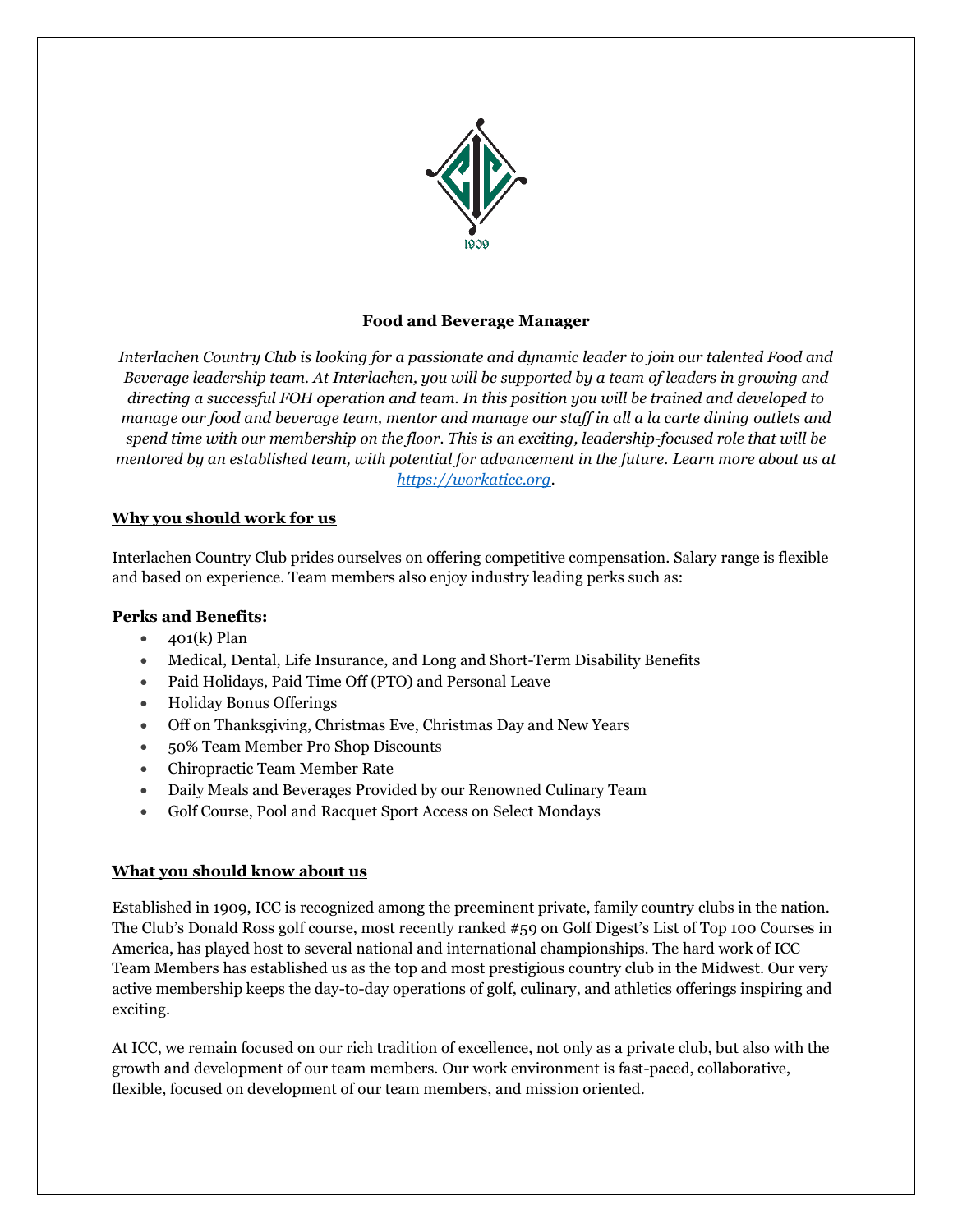Our multiple dining outlets include:

- Bobby Jones Pub & Grille Fine Dining Flagship Restaurant
- Founders Café & Turn Bar Coffee, Cocktails and Light Bites
- 1909 Cabana Fast-Casual Pool Dining
- Coming Soon 2023 "Lodge"- Fast-Casual Dining Restaurant
- Coming Soon 2023 "Field House"- Coffee and Smoothie Café

# **What you will do**

## *Leadership and Teamwork*

- Commit daily to create a continuous teaching environment that focuses on staff timeliness, productivity, proper service, and other standards at ICC.
- Assume an active role in the hiring, training, coaching, and development of the restaurant staff.
- Serve as a role model to demonstrate appropriate behaviors while creating a continuous teaching environment focused on timeliness, productivity, proper service and other standards.
- Collaborate with other food and beverage managers with developing, implementing, enforcement, and evaluation of the service training program on a daily and weekly basis.

## *Day to Day Responsibilities*

- Ensure that members are always receiving an exceptional dining experience.
- Formulate the daily line-ups for each service in conjunction with fellow food and beverage managers.
- Support service team with set up, execution, and breakdown of daily member experiences in member dining outlets and banquet events.
- Act as a "situational leader", monitoring the quality and pace of service on the floor and assist where needed.
- Prepare shift closing reports, including successes and defects from the shift, and properly open/close/secure the clubhouse.
- Maintain a high-level of visibility and accessibility to membership and guests during outlet peak times and events.
- Complete regular opening and closing shifts, ensure the overall safety and preservation of the Club on a daily basis.
- Maintain a high-level of visibility and accessibility to membership and guests during outlet peak times and events.
- Planning, implementing and maintaining processes that will enhance the services, procedures, team dynamic and overall member satisfaction.
- Possess a positive attitude and have the ability to work with a variety of people and in cooperation with co-workers efficiently and effectively.
- Beverage program management
- Leading in creating SOPs for our beverage program and stock lists for events
- Curating restaurant and special drink menus, wine cellar selections, developing cocktail recipe and researching fun and innovative beverage concepts
- Collaborate with the Director & Bar Supervisor on menu changes, ideas and concepts for the beverage program